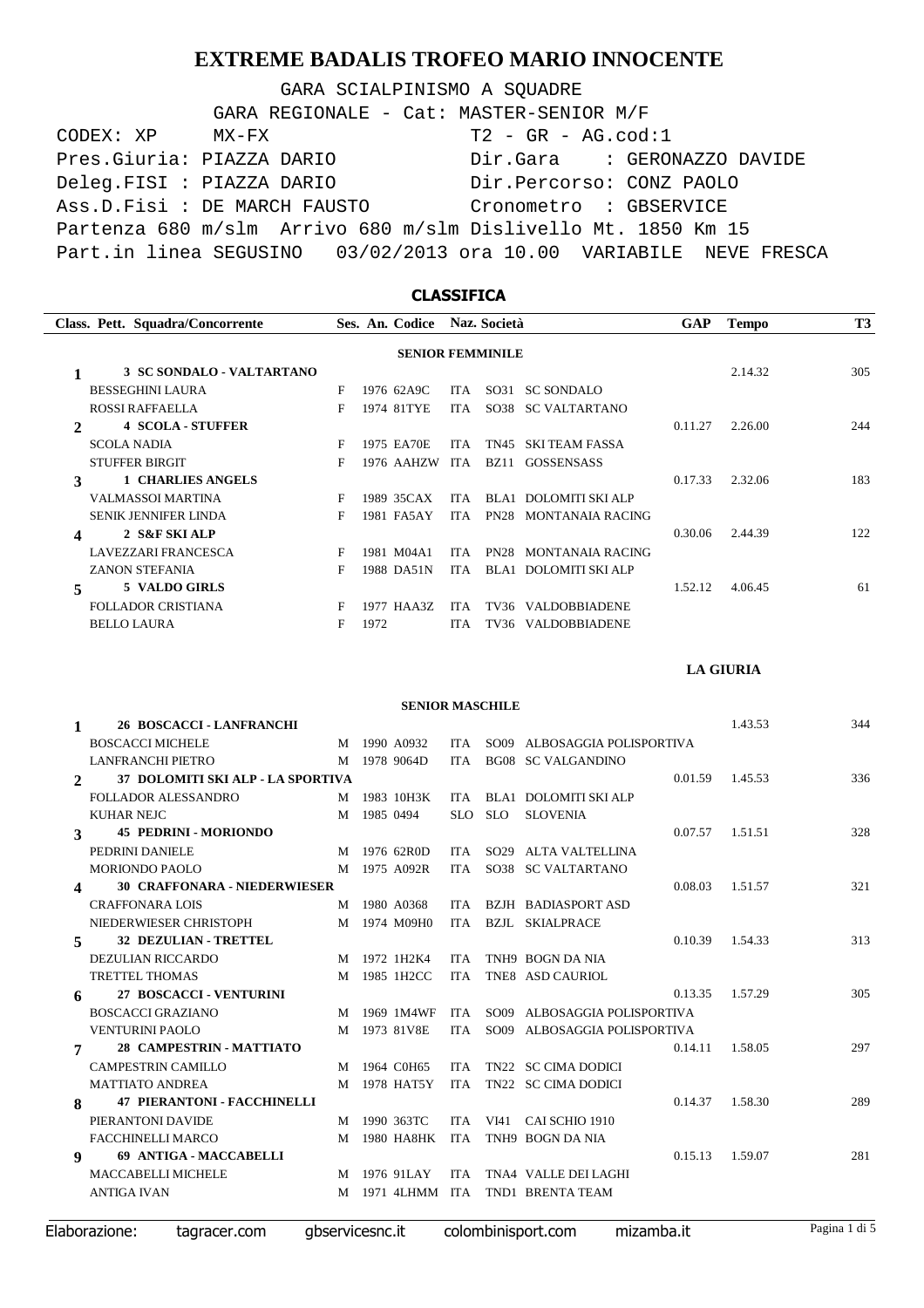GARA SCIALPINISMO A SQUADRE

| GARA REGIONALE - Cat: MASTER-SENIOR M/F                           |  |
|-------------------------------------------------------------------|--|
| $T2 - GR - AG.cod:1$<br>CODEX: XP MX-FX                           |  |
| Pres. Giuria: PIAZZA DARIO<br>Dir.Gara : GERONAZZO DAVIDE         |  |
| Deleg.FISI : PIAZZA DARIO<br>Dir.Percorso: CONZ PAOLO             |  |
| Ass.D.Fisi: DE MARCH FAUSTO<br>Cronometro : GBSERVICE             |  |
| Partenza 680 m/slm Arrivo 680 m/slm Dislivello Mt. 1850 Km 15     |  |
| Part.in linea SEGUSINO 03/02/2013 ora 10.00 VARIABILE NEVE FRESCA |  |

## **CLASSIFICA**

|    | Class. Pett. Squadra/Concorrente |   | Ses. An. Codice Naz. Società |            |                                        | GAP     | <b>Tempo</b> | <b>T3</b>     |
|----|----------------------------------|---|------------------------------|------------|----------------------------------------|---------|--------------|---------------|
| 10 | <b>57 VALDO 2</b>                |   |                              |            |                                        | 0.17.12 | 2.01.05      | 274           |
|    | PAT FEDERICO                     | M | 1966 35EA2                   |            | ITA TV36 VALDOBBIADENE                 |         |              |               |
|    | <b>SAVARIS OLVES</b>             | M | 1973 73P77                   | <b>ITA</b> | TV36 VALDOBBIADENE                     |         |              |               |
| 11 | <b>44 MORES - CORAZZA</b>        |   |                              |            |                                        | 0.19.21 | 2.03.14      | 266           |
|    | <b>MORES GIANNI</b>              |   | M 1976 CAW04                 | ITA        | TV36 VALDOBBIADENE                     |         |              |               |
|    | <b>CORAZZA GERMANO</b>           |   | M 1972 EACXM ITA             |            | <b>BLA1 DOLOMITI SKI ALP</b>           |         |              |               |
| 12 | 34 DK 1                          |   |                              |            |                                        | 0.20.29 | 2.04.23      | 258           |
|    | <b>SINICATO MARCO</b>            |   | M 1973 64005                 |            | ITA VI41 CAI SCHIO 1910                |         |              |               |
|    | PINTARELLI GIL                   |   | M 1981 M09EX                 | ITA        | TNE4 TRIATHLON TRENT                   |         |              |               |
| 13 | <b>50 SKIALPRACE AHRNTAL SS</b>  |   |                              |            |                                        | 0.21.45 | 2.05.38      | 250           |
|    | <b>STEGER THOMAS</b>             |   | M 1968 67XW1                 |            | ITA BZJL SKIALPRACE                    |         |              |               |
|    | <b>SCHENK ANDREAS</b>            |   | M 1971 CAJKJ                 |            | ITA BZJL SKIALPRACE                    |         |              |               |
| 14 | 33 DK                            |   |                              |            |                                        | 0.24.01 | 2.07.55      | 242           |
|    | PEDROTTI LUCA                    |   | M 1971 EANXL                 | ITA        | TNE7 SC PANAROTTA                      |         |              |               |
|    | <b>BIANCHINI GRAZIANO</b>        |   | M 1978 CATRR                 | ITA        | TND6 VIGOLO VATTARO                    |         |              |               |
| 15 | 22 ALPAGO                        |   |                              |            |                                        | 0.24.12 | 2.08.06      | 235           |
|    | <b>BARATTIN RAUL</b>             | M | 1970 877AA                   | ITA        | UD58 US ALDO MORO                      |         |              |               |
|    | CALZOLARI NICOLA                 |   | M 1983 FA7ND                 |            | ITA BLA1 DOLOMITI SKI ALP              |         |              |               |
| 16 | 52 STIFTER - UNTERHUBER          |   |                              |            |                                        | 0.25.52 | 2.09.45      | 227           |
|    | STIFTER HARTMANN                 |   | M 1957 4HM4W ITA             |            | BZJL SKIALPRACE                        |         |              |               |
|    | UNTERHUBER GERHARD               | M | 1969 7361A                   | ITA        | <b>BZJL SKIALPRACE</b>                 |         |              |               |
| 17 | <b>58 VALDO 3</b>                |   |                              |            |                                        | 0.27.26 | 2.11.19      | 219           |
|    | <b>BEE IVO</b>                   |   | M 1971 8635L                 | ITA.       | TV36 VALDOBBIADENE                     |         |              |               |
|    | FOLLADOR SILVANO                 |   | M 1979 HAA3Y                 | ITA        | TV36 VALDOBBIADENE                     |         |              |               |
| 18 | 66 ZURICH <sub>2</sub>           |   |                              |            |                                        | 0.27.32 | 2.11.26      | 211           |
|    | <b>SPONGA ZENO</b>               |   | M 1974 F011L                 |            | ITA BL28 PONTE NELLE ALPI              |         |              |               |
|    | DE CARLI ENRICO                  |   |                              |            | M 1982 HATYY ITA BL28 PONTE NELLE ALPI |         |              |               |
| 19 | <b>24 BERGRETTURG BRIXEN</b>     |   |                              |            |                                        | 0.34.05 | 2.18.58      | $\ast$<br>203 |
|    | <b>HOFER CHRISTOPH</b>           | M | 1974 FA7M5                   | ITA        | BZ11 GOSSENSASS                        |         |              |               |
|    | PFEIFER MARKUS                   | M | 1970 3R6N5                   | <b>ITA</b> | TNH9 BOGN DA NIA                       |         |              |               |
| 20 | <b>68 TABACCHI - GANDUS</b>      |   |                              |            |                                        | 0.36.34 | 2.20.27      | 195           |
|    | TABACCHI TIZIANO                 |   | M 1993 HA4X6                 | ITA        | <b>BLA1 DOLOMITI SKI ALP</b>           |         |              |               |
|    | <b>GANDUS TIZIANO</b>            | M | 1982 FAMPT                   | ITA        | <b>BL61 VAL VISDENDE</b>               |         |              |               |
| 21 | 65 ZURICH 1                      |   |                              |            |                                        | 0.37.03 | 2.20.56      | 188           |
|    | BORTOLUZZI ALESSANDRO            |   | M 1956 73PEH                 | ITA        | <b>BL28 PONTE NELLE ALPI</b>           |         |              |               |
|    | CASANOVA MASSIMO                 |   | M 1975 73N8N                 | ITA        | <b>BL28 PONTE NELLE ALPI</b>           |         |              |               |
| 22 | <b>59 VALDO 4</b>                |   |                              |            |                                        | 0.38.45 | 2.22.38      | 180           |
|    | TAGLIAPIETRA CLAUDIO             | M | 1972 9A3CD                   | ITA        | TV36 VALDOBBIADENE                     |         |              |               |
|    | <b>FACCHIN VITTORIO</b>          |   |                              |            | M 1966 EAA8M ITA TV36 VALDOBBIADENE    |         |              |               |
| 23 | <b>43 LINEA VERTICALE X</b>      |   |                              |            |                                        | 0.40.08 | 2.24.02      | 172           |
|    | ZANOVELLO EMANUELE               |   | M 1978 73P7E                 | ITA        | TV36 VALDOBBIADENE                     |         |              |               |
|    | <b>SIRAGNA MATTEO</b>            | M | 1983 N0702                   | ITA        | TV36 VALDOBBIADENE                     |         |              |               |
| 24 | <b>40 I FAVOLENSE 1</b>          |   |                              |            |                                        | 0.43.09 | 2.27.02      | 164           |
|    | PASOUALINI AGOSTINO              | M | 1965 85CRV                   | ITA        | TN22 SC CIMA DODICI                    |         |              |               |
|    | <b>BUFFA GABRIELE</b>            | M | 1992 85M13                   | ITA        | TN22 SC CIMA DODICI                    |         |              |               |
| 25 | 64 ZURICH                        |   |                              |            |                                        | 0.43.24 | 2.27.18      | 156           |
|    | <b>ORZES ALESSANDRO</b>          |   | M 1968 1LSXF                 | ITA        | <b>BL28 PONTE NELLE ALPI</b>           |         |              |               |
|    | <b>VIRGOLIN ROBERTO</b>          |   | M 1975 9AA90                 |            | ITA BLA1 DOLOMITI SKI ALP              |         |              |               |
|    |                                  |   |                              |            |                                        |         |              |               |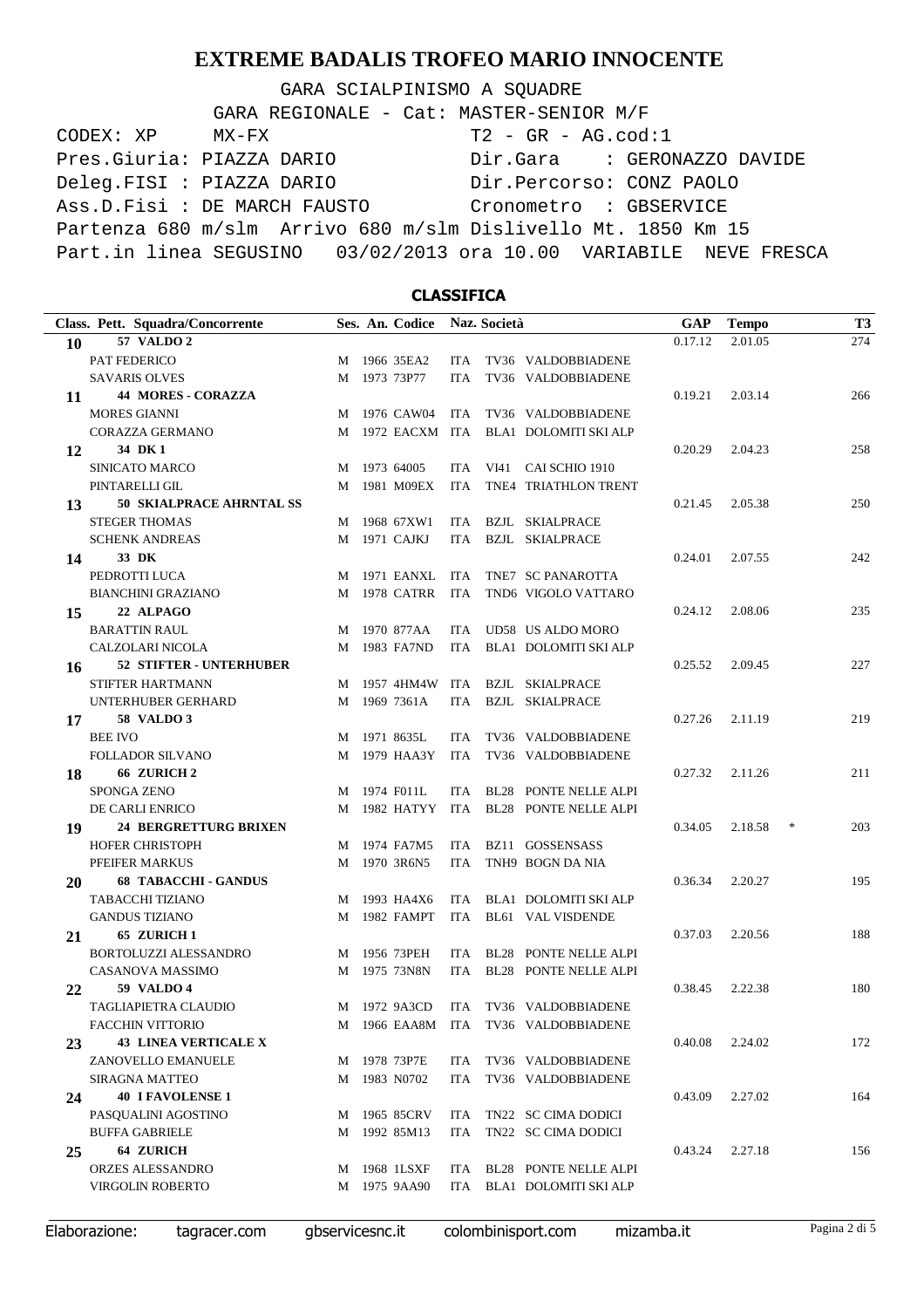GARA SCIALPINISMO A SQUADRE

| GARA REGIONALE - Cat: MASTER-SENIOR M/F                           |  |
|-------------------------------------------------------------------|--|
| $T2 - GR - AG.cod:1$<br>CODEX: XP MX-FX                           |  |
| Pres. Giuria: PIAZZA DARIO<br>Dir.Gara : GERONAZZO DAVIDE         |  |
| Deleg.FISI : PIAZZA DARIO<br>Dir.Percorso: CONZ PAOLO             |  |
| Ass.D.Fisi: DE MARCH FAUSTO<br>Cronometro : GBSERVICE             |  |
| Partenza 680 m/slm Arrivo 680 m/slm Dislivello Mt. 1850 Km 15     |  |
| Part.in linea SEGUSINO 03/02/2013 ora 10.00 VARIABILE NEVE FRESCA |  |

## **CLASSIFICA**

|    | Class. Pett. Squadra/Concorrente              |   | Ses. An. Codice |            | Naz. Società |                                      | <b>GAP</b> | <b>Tempo</b>    | T <sub>3</sub> |
|----|-----------------------------------------------|---|-----------------|------------|--------------|--------------------------------------|------------|-----------------|----------------|
| 26 | <b>29 CARBON STREET</b>                       |   |                 |            |              |                                      | 0.43.44    | 2.27.38         | 149            |
|    | PANIZ MATTEO                                  |   | M 1977 FA8K9    | ITA.       |              | TV36 VALDOBBIADENE                   |            |                 |                |
|    | DA CANAL STEFANO                              |   | M 1973 HACH4    | <b>ITA</b> |              | TV36 VALDOBBIADENE                   |            |                 |                |
| 27 | <b>41 I FAVOLENSE 2</b>                       |   |                 |            |              |                                      | 0.44.58    | 2.28.51         | 141            |
|    | LANDOLFI ALESSANDRO                           |   | M 1977 FA6ZH    | ITA        |              | TN22 SC CIMA DODICI                  |            |                 |                |
|    | <b>BELLIN LORENZO</b>                         |   | M 1975 CA74K    | ITA        |              | TN22 SC CIMA DODICI                  |            |                 |                |
| 28 | 67 ZURICH 3                                   |   |                 |            |              |                                      | 0.49.23    | 2.33.16         | 133            |
|    | <b>ROSSA RENZO</b>                            | M | 1968 06LT5      | ITA        |              | <b>BL28 PONTE NELLE ALPI</b>         |            |                 |                |
|    | <b>IORIATTI ANDREA</b>                        | M | 1972 866C6      | <b>ITA</b> |              | BLA1 DOLOMITI SKI ALP                |            |                 |                |
| 29 | <b>36 DOLOMITI SKI ALP</b>                    |   |                 |            |              |                                      | 0.50.23    | 2.34.16         | 125            |
|    | <b>SALVADOR SANDRO</b>                        |   | M 1978 N04DA    | ITA        |              | <b>BLA1 DOLOMITI SKI ALP</b>         |            |                 |                |
|    | FAGHERAZZI FABIO                              |   | M 1964 865CN    | ITA        |              | <b>BLA1 DOLOMITI SKI ALP</b>         |            |                 |                |
| 30 | 53 TORGHELE - GASPERINI                       |   |                 |            |              |                                      | 0.51.45    | 2.35.39         | 117            |
|    | <b>TORGHELE GABRIELE</b>                      |   | M 1976 FAA7Y    | ITA        |              | TN22 SC CIMA DODICI                  |            |                 |                |
|    | <b>GASPERINI PATRICK</b>                      | М | 1989 53D98      | <b>ITA</b> |              | TN22 SC CIMA DODICI                  |            |                 |                |
| 31 | 21 1 IS GOOD BUT 2 IS BETTER                  |   |                 |            |              |                                      | 0.52.49    | 2.36.43         | 109            |
|    | <b>SCAGLIARINI MAURO</b>                      | M | 1969 1L8EH      | <b>ITA</b> |              | BLA1 DOLOMITI SKI ALP                |            |                 |                |
|    | DAL MOLIN MICHELE                             | М | 1969 LATJF      | ITA        |              | <b>BL28 PONTE NELLE ALPI</b>         |            |                 |                |
| 32 | <b>39 FANTE-GABRIELI</b>                      |   |                 |            |              |                                      | 0.55.10    | 2.39.03         | 102            |
|    | <b>FANTE LORIS</b>                            |   | M 1979 LAEXC    | ITA        |              | TN85 LAGORAI SKI TEA                 |            |                 |                |
|    | <b>GABRIELI ANDREA</b>                        |   | M 1980 LAX75    | <b>ITA</b> |              | TN85 LAGORAI SKI TEA                 |            |                 |                |
| 33 | 35 DOLOMITI                                   |   |                 |            |              |                                      | 0.55.23    | 2.39.17         | 94             |
|    | <b>FAVARETTO LUCA</b>                         | M | 1971 CANT1      | ITA        |              | <b>BLA1 DOLOMITI SKI ALP</b>         |            |                 |                |
|    | <b>MIOLA DENIS</b>                            |   | M 1973 CANRZ    | ITA        |              | BLA1 DOLOMITI SKI ALP                |            |                 |                |
| 34 | <b>25 BONOMI - ANDERLE</b>                    |   |                 |            |              |                                      | 0.56.13    | 2.40.06         | 86             |
|    | <b>BONOMI GIANNI</b>                          |   | M 1980 N014W    | <b>ITA</b> |              | TNA4 VALLE DEI LAGHI                 |            |                 |                |
|    | ANDERLE GIOVANNI                              |   | M 1973 HAK9C    | ITA        |              | TNE7 SC PANAROTTA                    |            |                 |                |
| 35 | <b>49 SKI COLLEGE - DOLOMITI SKI ALP TEAM</b> |   |                 |            |              |                                      | 0.57.29    | 2.41.22         | 78             |
|    | VIGNAZIA LUCA                                 |   | M 1974 CA039    | ITA        |              | BL29 SKI COLLEGE VENETO              |            |                 |                |
|    | DALLE MULE MARCO                              | M | 1980 POM7R      | ITA        |              | BLA1 DOLOMITI SKI ALP                |            |                 |                |
| 36 | 31 DE MIN                                     |   |                 |            |              |                                      | 0.58.40    | 2.42.33         | 70             |
|    | DE MIN IVAN                                   | M | 1970 8779M      | ITA        |              | BLA1 DOLOMITI SKI ALP                |            |                 |                |
|    | DE MIN GIANLUCA                               |   | M 1971 8779H    |            |              | ITA BLA1 DOLOMITI SKI ALP            |            |                 |                |
| 37 | 55 VALDO                                      |   |                 |            |              |                                      | 1.00.07    | 2.44.01         | 63             |
|    | <b>GATTO MICHELE</b>                          |   | M 1975 740VH    | ITA        |              | TV36 VALDOBBIADENE                   |            |                 |                |
|    | <b>CODEMO MAURO</b>                           |   | M 1976 N081K    | ITA        |              | TV36 VALDOBBIADENE                   |            |                 |                |
| 38 | <b>46 PELINKOVAC 2</b>                        |   |                 |            |              |                                      | 1.00.17    | 2.44.11         | 55             |
|    | CANDIA MARCO                                  |   |                 |            |              | M 1975 LA5K7 ITA VI41 CAI SCHIO 1910 |            |                 |                |
|    | <b>MAGNABOSCO DAVIDE</b>                      |   | M 1970 49A8R    |            |              | ITA VI41 CAI SCHIO 1910              |            |                 |                |
| 39 | <b>48 SCI CAI SCHIO</b>                       |   |                 |            |              |                                      |            | 1.05.08 2.49.02 | 47             |
|    | <b>FORMASA MARIO</b>                          |   | M 1971 P0K32    |            |              | ITA VI41 CAI SCHIO 1910              |            |                 |                |
|    | DAL MASO ALESSANDRO                           |   | M 1965 74NCD    |            |              | ITA VI41 CAI SCHIO 1910              |            |                 |                |
| 40 | <b>61 VALDO 7</b>                             |   |                 |            |              |                                      | 1.08.01    | 2.51.54         | 39             |
|    | <b>SBARDELLA VALERIO</b>                      |   | M 1986 M0K83    |            |              | ITA TV36 VALDOBBIADENE               |            |                 |                |
|    | BERTELLE ALESSANDRO                           |   | M 1983 N0525    |            |              | ITA BLA1 DOLOMITI SKI ALP            |            |                 |                |
| 41 | 54 US ALDO MORO CIVIDALE                      |   |                 |            |              |                                      | 1.16.14    | 3.00.07         | 31             |
|    | PICOTTI CARLO                                 |   |                 |            |              | M 1984 EA3NY ITA UD58 US ALDO MORO   |            |                 |                |
|    | CALLIGARIS GIANFRANCO                         |   |                 |            |              | M 1963 FAPZM ITA UD58 US ALDO MORO   |            |                 |                |
|    |                                               |   |                 |            |              |                                      |            |                 |                |

Elaborazione: tagracer.com gbservicesnc.it colombinisport.com mizamba.it Pagina 3 di 5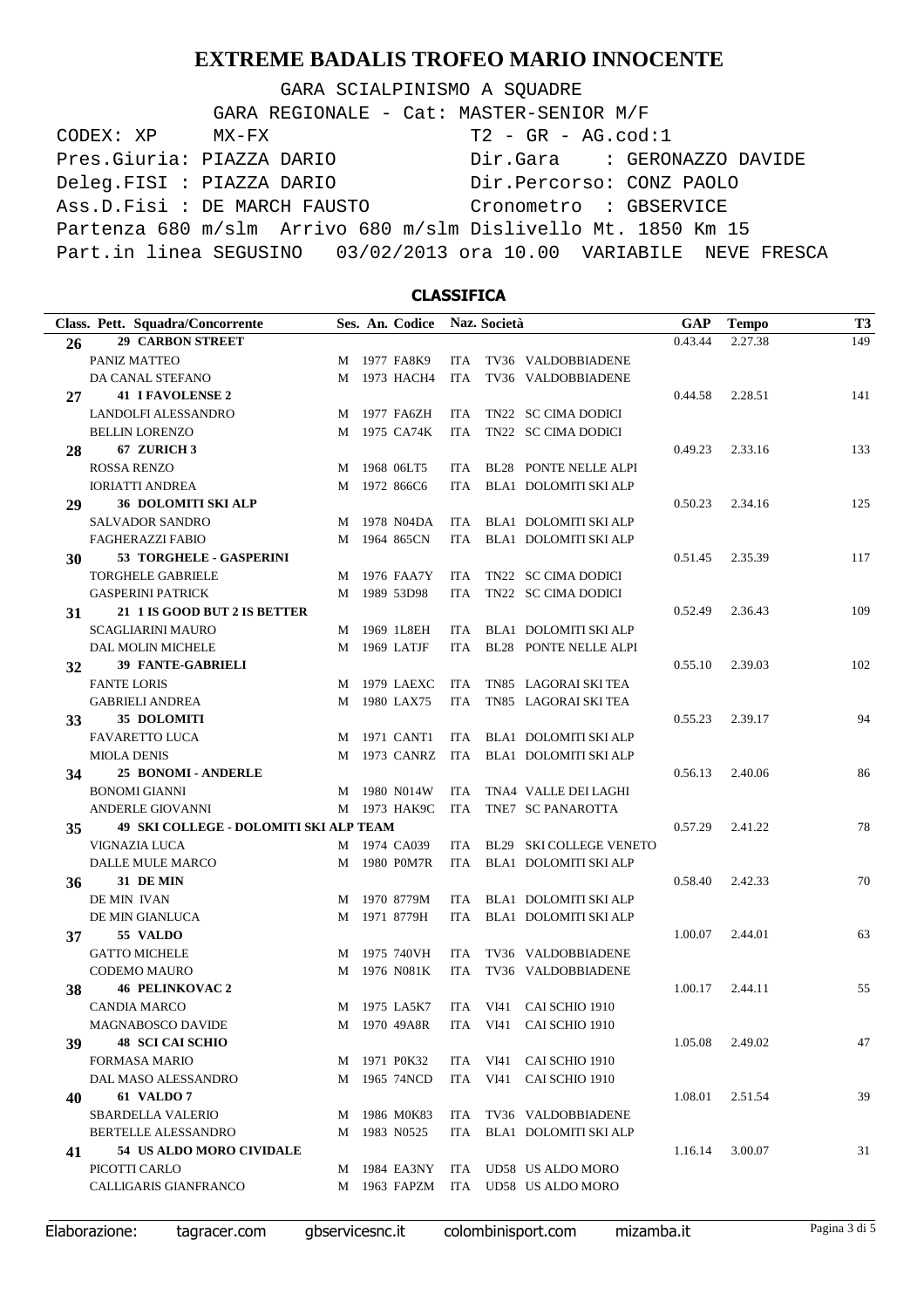GARA SCIALPINISMO A SOUADRE CODEX: XP MX-FX T2 - GR - AG.cod:1 Pres.Giuria: PIAZZA DARIO Dir.Gara : GERONAZZO DAVIDE Deleg.FISI : PIAZZA DARIO Dir.Percorso: CONZ PAOLO Ass.D.Fisi : DE MARCH FAUSTO Cronometro : GBSERVICE Partenza 680 m/slm Arrivo 680 m/slm Dislivello Mt. 1850 Km 15 Part.in linea SEGUSINO 03/02/2013 ora 10.00 VARIABILE NEVE FRESCA GARA REGIONALE - Cat: MASTER-SENIOR M/F

### **CLASSIFICA Class. Pett. Squadra/Concorrente Ses. An. Società Codice Naz. GAP Tempo T3 42 60 VALDO 5** 1.29.40 3.13.34 23 RECH ELVI M 1958 4L382 ITA TV36 VALDOBBIADENE SOMACAL MANUEL M 1976 6336N ITA TV36 VALDOBBIADENE **43 23 ANDRIOLLO - DEMONTE** 1.34.51 **1.34.51 1.34.51 1.34.51 1.34.51 1.54.44 1.6** ANDRIOLLO DANIELE M 1976 POW8L ITA TN22 SC CIMA DODICI DEMONTE DENIS M 1978 N07D5 ITA TN22 SC CIMA DODICI **44 51 STEFANI - PACHER 1.36.55 8.20.48** 8 **STEFANI ANDREA 1978 NOIEL ITA TN85 LAGORAL SKLTEA 1.36.55 3.20.48** 8 M 1978 NOJEL ITA TN85 LAGORAI SKI TEA PACHER NICOLAS M 1991 M04FM ITA TN85 LAGORAI SKI TEA **38 DURNWALDER - MAYR** DNS MAYR PAUL ROBERT M 1960 HA30A ITA BZJL SKIALPRACE DURNWALDER MARKUS M 1984 POLX3 ITA BZJL SKIALPRACE **56 VALDO 1** DNS SOMMACAL IVAN M 1973 73P78 ITA TV36 VALDOBBIADENE TAUFER ALESSANDRO M 1981 6898T ITA TV36 VALDOBBIADENE **42 VALENTINI - IRSARA** DNS VALENTINI STEFANO METALLICARE METALLICARE EN INTERNACIONALENO METALLICARE EN INTERNACIONALENO IN ESTATE EN EN IRSARA MICHAEL M 1975 3RDR5 ITA BZJH BADIASPORT ASD **62 VALLE DEI LAGHI** DNS BERNARDI ALBERTO M 1979 EAM1Y VALLE DEI LAGHI ITA TNA4 SOMMADOSSI DANIELE M 1986 P01L6 ITA TNA4 VALLE DEI LAGHI **63 VALLE LAGHI** DNS UBALDI DAVID M 1966 EA6P6 VALLE DEI LAGHI ITA TNA4 MATTEI ANDREA M 1970 64L6M ITA TNA4 VALLE DEI LAGHI

\* Penalità di 1 minuto per non aver indossato i guanti

#### **LA GIURIA**

#### **MASTER MASCHILE**

| $\mathbf{1}$             | 18 ROCCON - POLITO             |   |              |     |                           |         | 2.04.20 | 306 |
|--------------------------|--------------------------------|---|--------------|-----|---------------------------|---------|---------|-----|
|                          | ROCCON PAOLO                   | M | 1965 73P76   | ITA | TV36 VALDOBBIADENE        |         |         |     |
|                          | POLITO LAURO                   | M | 1963 15113   | ITA | BLA1 DOLOMITI SKI ALP     |         |         |     |
| $\mathcal{L}$            | <b>16 MODENA - BARBIERO</b>    |   |              |     |                           | 0.31.18 | 2.35.39 | 255 |
|                          | MODENA GIULIANO                |   | M 1962 17CND | ITA | TN40 L'ARCOBALENO         |         |         |     |
|                          | <b>BARBIERO LINO</b>           |   | M 1954 704XV |     | ITA TN27 G.S. BRENTONICO  |         |         |     |
| $\mathbf{3}$             | <b>17 PIERANTONI - CORTIVO</b> |   |              |     |                           | 0.47.07 | 2.51.28 | 204 |
|                          | PIERANTONI GIUSEPPE            | M | 1951 63YYY   | ITA | VI41 CAI SCHIO 1910       |         |         |     |
|                          | <b>CORTIVO VANNI</b>           | M | 1961 57P42   | ITA | VI41 CAI SCHIO 1910       |         |         |     |
| $\boldsymbol{\Lambda}$   | 14 ENZO&RICHI                  |   |              |     |                           | 1.04.40 | 3.09.01 | 153 |
|                          | <b>ZANINI RICCARDO</b>         | M | 1965 149L4   |     | ITA BLA1 DOLOMITI SKI ALP |         |         |     |
|                          | <b>FEDELI ENZO</b>             | M | 1967 LA5K9   |     | ITA VI41 CAI SCHIO 1910   |         |         |     |
| $\overline{\phantom{a}}$ | <b>15 LORENZ - SACCHI</b>      |   |              |     |                           | 1.08.18 | 3.12.39 | 102 |
|                          | <b>LORENZ VALERIO</b>          | M | 1961 3W2A7   | ITA | TNH9 BOGN DA NIA          |         |         |     |
|                          | <b>SACCHI LUCA</b>             |   | M 1965 90WR4 | ITA | TNH9 BOGN DA NIA          |         |         |     |
| 6                        | 13 CON CALMA                   |   |              |     |                           | 1.14.56 | 3.19.17 | 51  |
|                          | BORTOLUZZI LORENZO             | M | 1952 03EPT   | ITA | BL62 VV.F. DE VECCHI      |         |         |     |
|                          | POSSAMAI RENZO                 | M | 1964 HAN1E   | ITA | TV36 VALDOBBIADENE        |         |         |     |
|                          |                                |   |              |     |                           |         |         |     |